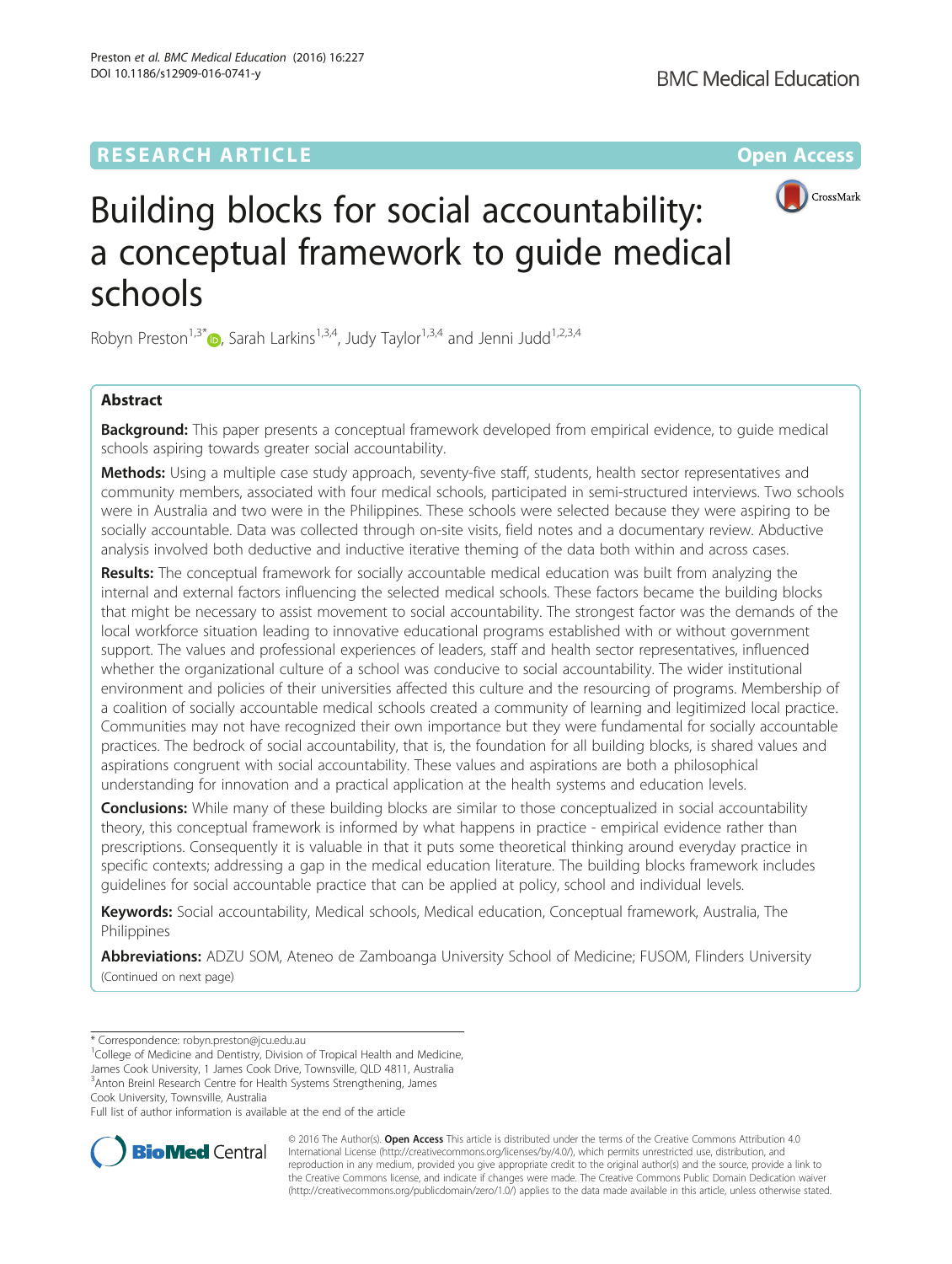#### (Continued from previous page)

School of Medicine; GCSA, Global Consensus for Social Accountability; HREC, Human Research Ethics Committees; JCU, James Cook University; JCUSOM, James Cook University School of Medicine; LGU, Local Government Unit; THEnet, Training for Health Equity Network; UPMSHS, University of the Philippines Manila, School of Health Sciences; WHO, The World Health Organization

# Background

Medical schools aspiring towards social accountability deem themselves responsible for meeting the health needs of the communities that they serve<sup>1</sup> [[1\]](#page-8-0). They orientate their education, research and service to the health needs of the population [[2\]](#page-8-0). From the 1980s to 2000s Dr Charles Boelen and other colleagues at the World Health Organization (WHO) fostered the theory of socially accountable medical education and socially accountable medical schools [\[3](#page-8-0)]. These authors then developed the conceptualization, production and utilization grid, the values of social accountability (relevance, equity, costeffectiveness and quality) and the Towards Unity for Health partnership pentagram [[1](#page-8-0)–[10\]](#page-8-0). From the 2000s to 2010s there was re-interest in measuring and evaluating socially accountable medical schools; including a number of initiatives at individual schools and collectively. These encompassed the Lancet's Independent Commission on Health Professional Education for the 21st Century [[11](#page-8-0)] and the call for socially accountable medical education to be aligned with accreditation systems.

Despite the advancement of conceptual frameworks, many medical schools aspiring to social accountability had developed independently from the theoretical concepts of socially accountable medical education. There are gaps in the literature around the key factors, both externally and internally, influencing medical schools advancing towards social accountability and the way in which they operate. While the theory of social accountability identifies key principles, how these play out in different schools is the topic of this paper. We present a conceptual framework, derived from empirical research from practice, describing the building blocks for socially accountable medical education.

# **Methods**

A social justice perspective, drawing upon constructivism and critical theory, was utilized throughout this research. This perspective is linked with the phenomena of social accountability and the epistemological position of the researchers [\[12, 13\]](#page-8-0). The voices of all participants had to be heard and given equal weight in contributing to new knowledge. This was important as this research included cases from more financially and less financially resourced countries. Recent literature in medical education has criticized global medical school partnerships as post-colonialist or neo-imperialist enterprises, with imbalances in power relationships and benefits [\[14](#page-8-0), [15](#page-8-0)]. Furthermore, the powerful profession of 'the medical doctor' was investigated. Issues of power and professionalism are played out between and within health professionals [\[16\]](#page-8-0). One way in which socially accountable medical education has been defined and implemented is in the context of medical dominance and the changing role of 'the doctor' as a professional and 'leader'

actively acknowledge and confront that research can reproduce or enforce existing power structures. Researchers aimed to be self-reflective and self-critical of the values and interest that underlie social theory [\[22](#page-8-0)] and explicitly declare their own assumptions [[23](#page-8-0)]. This project utilized multiple case studies [\[13, 24](#page-8-0)–[26\]](#page-9-0) of four medical schools in Australia and in the Philippines.<sup>2</sup> Cases were sampled on the basis of maximizing the likelihood of demonstrating a range of contextual influences [[13](#page-8-0)] and membership of the Training for Health Equity Network (THEnet), a collaboration formed in 2008 of 11 health professional schools aspiring towards social ac-countability<sup>3</sup> [\[27](#page-9-0)-[32](#page-9-0)]. Seventy-five purposively sampled faculty, students, health professionals and community members were interviewed (Table [1\)](#page-2-0) on their understanding of social accountability and what contextual factors

in the health world [\[16](#page-8-0)–[21\]](#page-8-0). The authors attempted to

• Profile of the local health workforce;

ture these were hypothesized to be:

 Partnerships with the local, state and national health system; and

had influenced their schools. From a review of the litera-

 Partnerships between the medical school and its 'community'.

(Additional file [1](#page-8-0) outlines examples of the interview guides). Site visits were undertaken by the principal researcher (RP) to all four schools, including a rural area at each location. Documents analysed included peer reviewed papers, meeting reports, websites and policies [\[33](#page-9-0)].

Data analysis was abductive and involved deductive and inductive iterative thematic analysis of qualitative data [\[34](#page-9-0)], both within case and across cases [[25, 35\]](#page-9-0). All interviews were transcribed verbatim and any changes identified by participants during verification were incorporated into the transcripts. Field notes, and notes from documentary analysis were transcribed and NVivo 10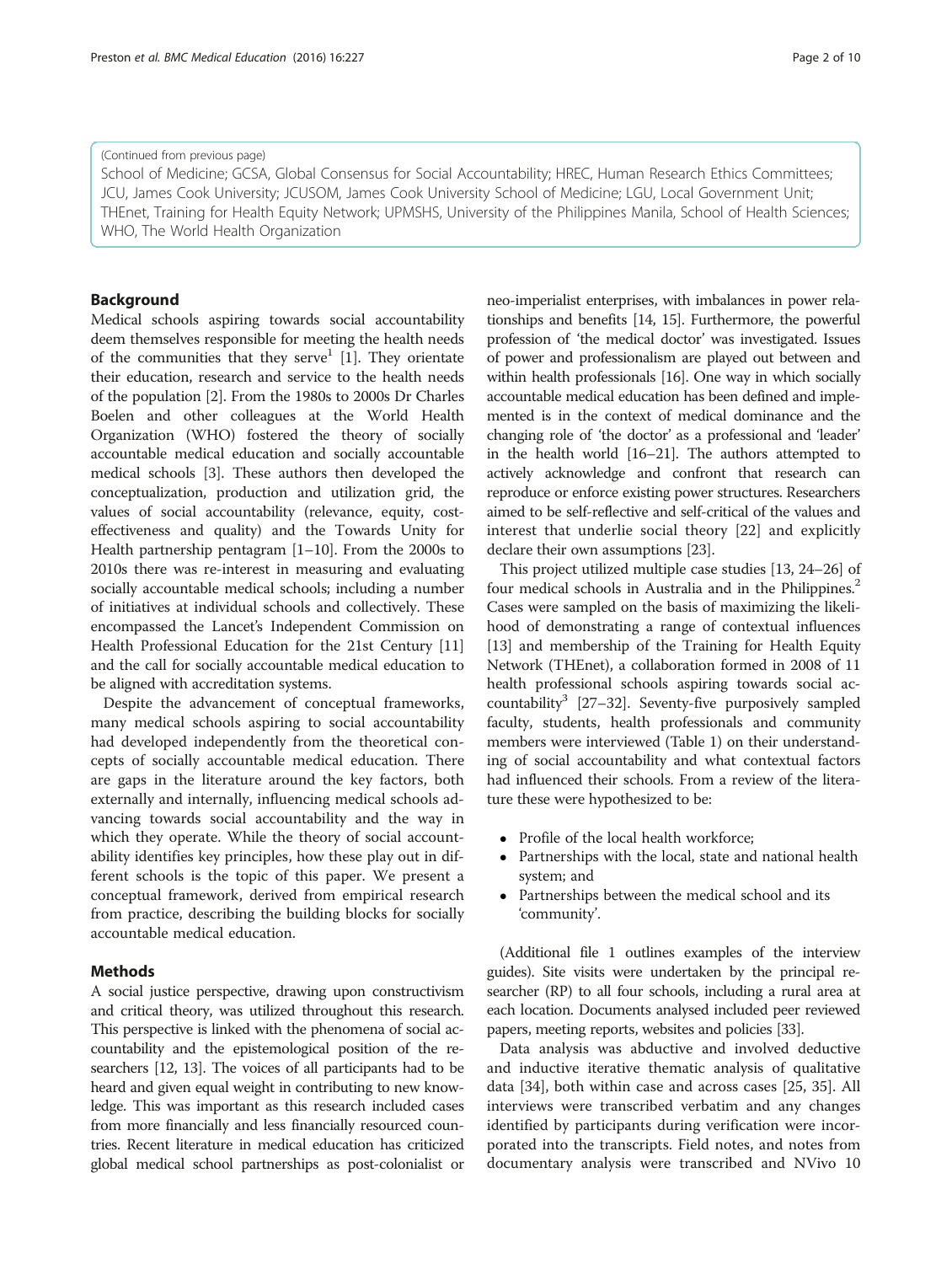# <span id="page-2-0"></span>Table 1 Individual Participants [[3](#page-8-0)]

| Type          | Description                                                                                                                                                                                                                                                                                                                                                                                               | Participants                 |                                                                             |                                                                  |                                                                             |       |
|---------------|-----------------------------------------------------------------------------------------------------------------------------------------------------------------------------------------------------------------------------------------------------------------------------------------------------------------------------------------------------------------------------------------------------------|------------------------------|-----------------------------------------------------------------------------|------------------------------------------------------------------|-----------------------------------------------------------------------------|-------|
|               |                                                                                                                                                                                                                                                                                                                                                                                                           | Case 1<br><b>FUSOM</b>       | Case 2<br><b>JCUSMD</b>                                                     | Case 3<br><b>ADZUSOM</b>                                         | Case 4<br><b>UPMSHS</b>                                                     | Total |
| Staff/Faculty | "Champions at schools." Any staff members<br>who know about social accountability and/<br>or the history of the school, including leaders<br>and former leaders.                                                                                                                                                                                                                                          | 11                           | 11                                                                          | 7 (including 2<br>former students)                               | 9 (including 2<br>former students)                                          | 38    |
| Students      | Student at any year level who are interested in 4<br>social accountability. In Australia, students who<br>were involved in the rural and/or international<br>health student groups.                                                                                                                                                                                                                       |                              | 4                                                                           | 5                                                                | 4                                                                           | 17    |
| Health Sector | A person holding a position involved in policy,<br>medical education at a state, regional or<br>provincial level, who has had involvement in<br>the school. A preceptor or someone from a<br>hospital or the health department, who has<br>been involved with the school. At two schools<br>(UPMSHS and ADZU) this included Graduates<br>of the school who may also have a teaching<br>or preceptor role. | 2 (including<br>1 preceptor) | 2 (including 1 joint<br>JCUSOM appointment<br>with Department of<br>Health) | 6 (all had<br>teaching roles<br>and all were<br>former students) | 4 (including 3<br>former students; all<br>involved in teaching<br>students) | 14    |
| Community     | "Champions at schools." Any community<br>person involved in the school in teaching<br>or research or at rural placement sites.                                                                                                                                                                                                                                                                            |                              |                                                                             | $\overline{2}$                                                   | $\mathcal{P}$                                                               | 6     |
| Total         |                                                                                                                                                                                                                                                                                                                                                                                                           | 18                           | 18                                                                          | 20                                                               | 19                                                                          | 75    |

was used to store, organize and analyze data [\[36\]](#page-9-0). Within case analysis was undertaken by abductive coding; the combination of a predefined deductive coding framework (set by the questions and the three contextual issues obtained from the literature review) and open coding that recorded emerging ideas [[3,](#page-8-0) [37\]](#page-9-0). Themes were developed and finalized through the constant comparison method, drawing out amalgamated ideas from the codes. Initial similar themes across cases were developed from data immersion. Themes were refined and connections between themes mapped using site-order descriptive matrixes for each of these questions [\[38\]](#page-9-0). Coder triangulation was undertaken and negative instances that challenged initial assumptions and interesting outliers were identified to ensure that conclusions were drawn from the data [[39](#page-9-0)]. Themes that emerged consistently across all data were categorized as core themes. Concepts were then further developed in relation to the research questions and from the literature. There were consistent themes across all cases, regardless of the country or other factors. This paper reports on the cross-case analysis.

# Results

Local and national workforce issues and health needs were important external contextual factors that influenced all four socially accountable medical schools:

So workforce was the reason the government funded it [the medical school] so absolutely if you move back from government funding [it] was workforce, workforce, workforce... (FU1\_staff).

Workforce needs were defined as shortages of doctors in underserved areas and the mal-distribution between urban and rural areas. All institutions had geographic proximity to a defined region of workforce need, or sent their students there for a lengthy period, often coexisting with populations with the poorest health indicators or greatest health needs. Programs and schools were established to meet these workforce and health care needs and there were some innovations in both the Philippines and in Australia. The workforce and health system needs influenced how students were trained and the desired outcomes of their training. Schools produced graduates who would be well-equipped to meet the workforce and health system needs. Placements ensured that graduates were personally and professionally equipped to work in areas of workforce need.

An important contextual influence came from the communities the medical schools served. These differed:

- At the population level: Associated with the influence of workforce, at some schools the population of communities and their different health needs had influenced the establishment and orientation of the schools;
- As communities of place and interest with a formal or informal community engagement policy: Some schools had formal community engagement policies and informal ways to work with communities of place and interest; sometimes informed by the wider university policy; and,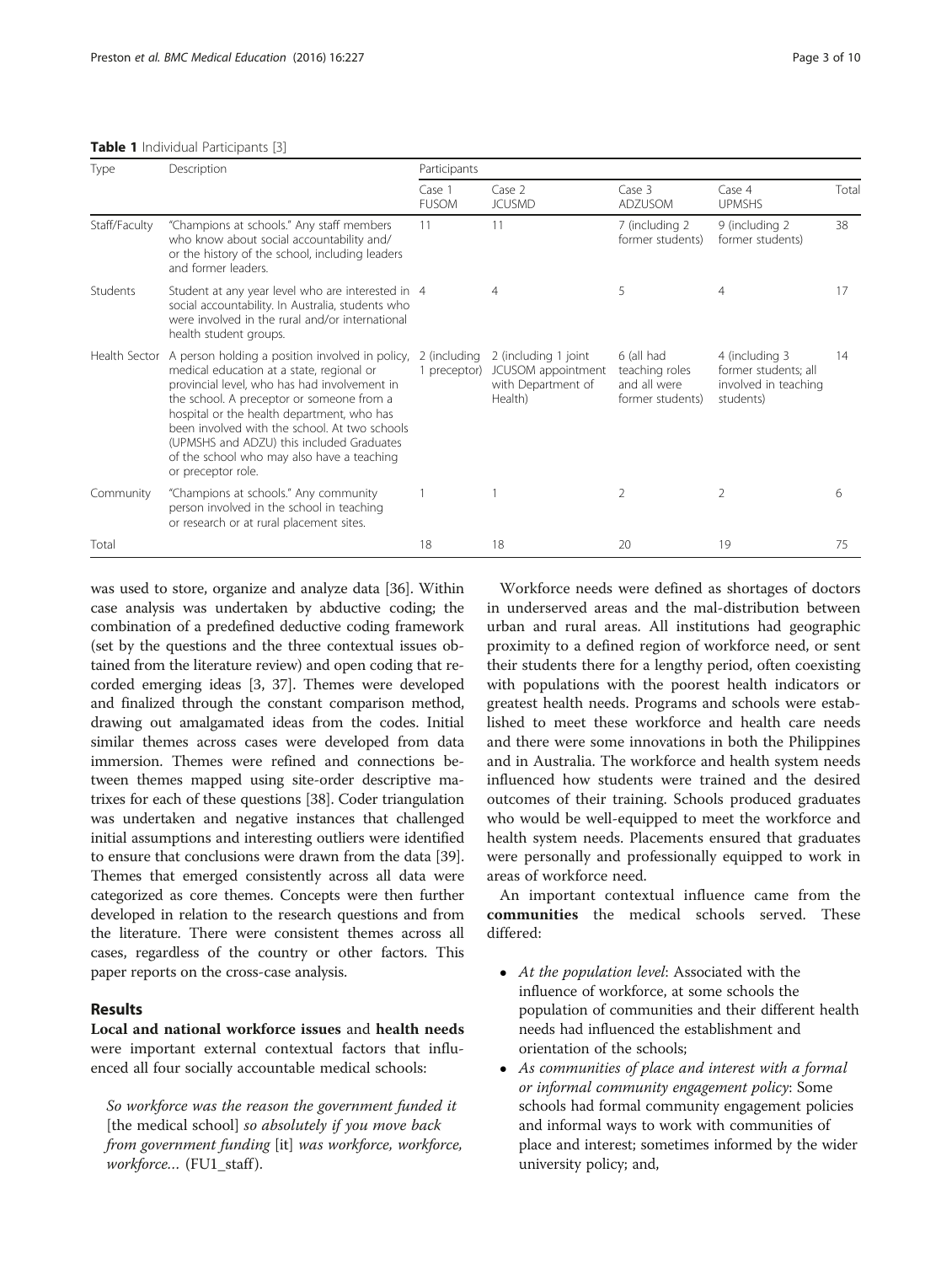As students becoming part of the communities: Students undertake placements in underserved communities and are integrated into community life:

"That's why you are sent to communities that do not have water, that do not have electricity, to see that not everyone is the same. So that opens our eyes. This is the social situation of our country, not everyone is privileged, not everyone can go to school, and not everyone has the chance to eat three square meals a day. This is our situation in our region and you're here, you're privileged to study medicine, it's for you to help these people" (ADZU2\_student).

Government policy was an influence in the Australian case studies because workforce need was a political driver. A number of Australian government policies and programs were designed to address rural workforce issues such as rural placements [[40](#page-9-0)–[43](#page-9-0)]:

In fact you could say that the Commonwealth [government] now has [become], to some extent, our main champion because without them we would not [have] the money and the policy wouldn't have developed the way it has and so on (FU8\_Health).

In the Philippines, due to the prevailing culture of export driven medical and health professional education, government policy and programs were not highlighted as influencing socially accountable medical schools.

Local politics and local politicians were a powerful contextual issue that influenced social accountability at all four medical schools. While the local government sector had more influence in the Philippines, in both countries participants saw the local or first level of government as being part of the community. In the Philippines the health system is devolved with local officials and local politics influencing the budget and this could either impede or enhance student selection, placements, and graduate job placements:

We need to have a strong partnership or bond with the Local Government Unit (LGU) because it is the LGU that identifies which health workforce they need, so we train the students to become the health workers that they need. (UPMSHS16\_staff).

In Australia, while the local government did not have as much influence over the health system, support was provided through other initiatives that have involved local councils and medical education such as the provision of housing and social support on placements and in some cases, local councils owning primary health care services.

The values and missions of affiliated universities, when they were aligned with social accountability, were an important contextual influence. Many of the staff's own beliefs, including social justice and a religious association, were consistent with overall values. In addition, some schools were part of universities that had a wider institutional culture that encouraged going against the norm to develop innovative programs. For example, difference and freedom from tradition gave FUSOM an opportunity to focus on "innovation" or being able to have "… a different approach to the way they did business [so there] was a fair degree of risk taking on their behalf, innovation, opportunity, that perhaps came with being a new kid on the block" (FU8 health).

Financial, human and infrastructural resources were also a contextual influence in two ways. In some contexts lack of resources has spurred innovation [\[30](#page-9-0), [32](#page-9-0)]. While both the Filipino schools had received international support at establishment and had continued partnerships with schools in more resourced countries; a lack of resources also promoted self-reliance and a culture of independence and empowerment. There was also an awareness that locals were better equipped to develop the schools; and a creative ability to "... make do with what we have" (UPMSHS5\_staff). In Australia, government funding was essential for socially accountable programs, such as rural placements, to be established and sustained. Indeed these programs were accurately deemed more expensive than conventional medical education programs due to decentralization to rural areas.

Leaders and individual "champions" of social accountability influenced the organizational culture of the schools and the type of people attracted to working in the schools and drove innovation. Staff and students were drawn to working with leaders and at institutions that had these values. These leaders' values, medical experience in the region and personal and professional connections established, re-orientated or sustained the school. Champions from across the health, education and political sectors lobbied for the establishment of new schools or programs:

…they're not just people who look at the problem in front of their nose, they take a step back and think. That sort of controlled rage really, is a drive to change things. Because it takes a lot of effort to change the way things are done, so when I say controlled rage I suppose you know the fire in the belly (JCU12\_staff).

All schools were inaugural members of the Training for Health Equity Network (THEnet) and therefore had articulated a common understanding of social accountability [[28](#page-9-0)–[32](#page-9-0)]. In general, THEnet legitimized what schools were doing; membership and interaction with this group clarified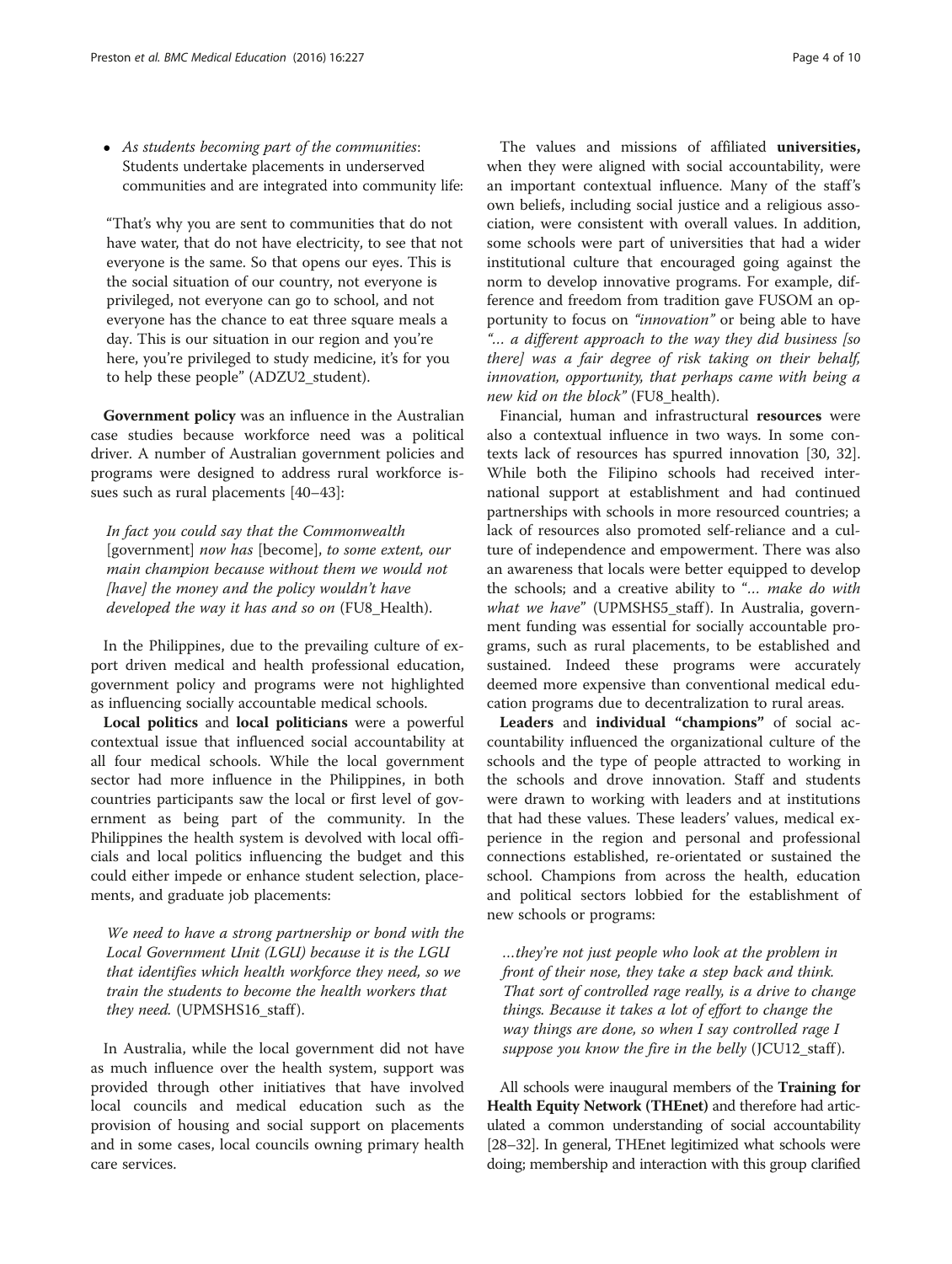existing practices and connected the schools with a global movement. All schools had an understanding of resisting traditional models of medical education. Belonging to this group also helped members interpret the high level WHO policies or directives into practical guidelines confirming existing practice. Through THEnet leaders and staff were able to represent their schools on the WHO and other global forums and groups interested in social accountability. Leaders also developed alliances in medical education that assisted with their own professional development.

All schools had an understanding of resisting traditional models of medical education. An underlying assumption that was not fully explored by the participants was the idea of being different and defending this difference. This was articulated at JCUSOM as the health and community needs of the geographical north being different. At FUSOM participants discussed the difference and innovation of the university and school. Respondents knew that ADZU SOM had always been against the mainstream medical education. At UPMSHS participants noted they were doing what they could with little resources. The schools naturally challenge orthodoxies, and are seen as alternative models for health professional education [\[40](#page-9-0)] but have also faced "institutional isolation and skepticism from more traditional medical schools" [\[28\]](#page-9-0) (p.340). There was a shared understanding that while the schools may be critiqued for

persisting against opposition, subverting dominant paradigms or doing that which was thought impossible by more traditional schools, there was also a defiant confidence that resistance to current models of medical education is 'the right thing to do' [[27, 44\]](#page-9-0).

# **Discussion**

# Conceptual framework: building blocks for socially accountable medical schools

The building blocks conceptual framework (Fig. 1) was created by analyzing the internal and external factors influencing the selected medical schools and demonstrates what 'building blocks' or conditions might be necessary to assist medical schools moving towards social accountability. These building blocks are classified as environmental (macro), school (meso) or people (micro) factors. The 'bedrock' of social accountability applies at all levels: shared values congruent with social accountability. While many of these building blocks are similar to those conceptualized in social accountability theory, this conceptual framework is informed by what happens in practice - empirical evidence rather than prescriptions. Consequently it is valuable in that it puts some conceptual thinking around everyday practice. These prescriptions are based on data from the four cases and cannot hope to cover all the nuances of practice in widely varying contexts.

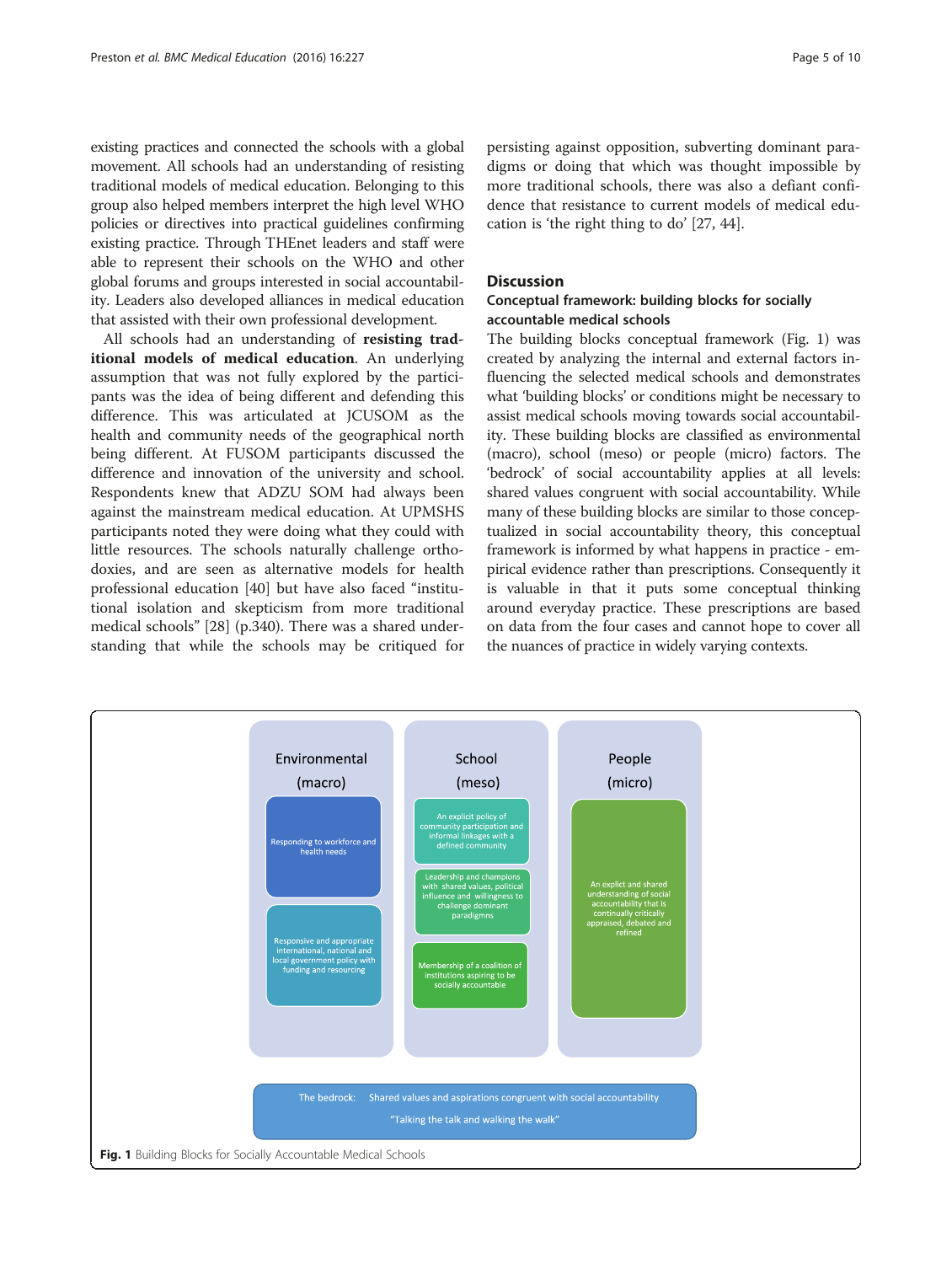# Environmental factors

Environmental factors or macro factors are those outside the medical school. They include the local, regional or national workforce and health needs as well international, national and local government policies and resourcing.

# Responding to workforce and health needs

Workforce was a major influence of schools aspiring to be socially accountable as the main focus of socially accountable medical schools should be meeting workforce needs and understanding the health issues of their region. This finding concurs with the literature on socially accountable medical schools [\[1,](#page-8-0) [29](#page-9-0), [45](#page-9-0)]. Schools in areas of workforce need have a more holistic or "whole of school" approach to social accountability as the health system needs are very apparent and hard to ignore.

#### What this means in practice

To understand workforce issues the curriculum of the school should include an analysis of the local workforce situation as well as key health issues. Leaders and staff need to have professional experiences and connections in areas of health and workforce need.

# Responsive and appropriate international, national and local government policy with funding and resourcing

The second building block for socially accountable medical education is the partnership that schools form with government, the health sector, and health care policy makers in health professional education. Governments play different roles depending on the country but the governmental and political context is always important. In Canada, socially accountable medical schools have been mandated in Health Canada policy since 2001 [\[45, 46\]](#page-9-0). In more financially resourced countries, such as Canada or Australia, socially accountable programs could not persist without government funding.

In contrast, government policies that have restricted social accountability in the Philippines were overcome due to other factors such as strong leadership and people within innovative schools. The differences in political organization, or between a more centralized and decentralized government, might explain some of the differences in Australia and the Philippines. The decentralized Filipino health system may mean that local initiatives are more influential than government policy.

#### What this means in practice

Medical schools and their leaders need to lobby for medical education and health policies that support the principles of social accountability. For example, for government policies and funding programs that support medical schools in regional and rural settings and in areas where there is workforce need. Medical schools can also adapt and promote government workforce policy or aspects that are socially accountable (for example rural placements). The need for these policies should be promoted and explained in terms of graduate outcomes and long-term impact on health needs of communities. Medical schools should also advocate for a balance of adequate resources with room for innovation and adaptation to the local contexts. Accreditation can motivate medical schools towards social accountability. Medical schools should call for national accreditation systems to include assessment of social accountability. Indeed progress has started on moving the World Federation for Medical Education accreditation standards in this direction [\[47](#page-9-0)].

# School factors

School or meso factors include those factors within medical schools including leaders, people (staff/faculty/ students) and policies.

# An explicit policy of community participation and informal linkages with a defined community

Community placements, and connections between underserved or rural communities and their health needs, enable students to experience the realities of professional and community life [[44, 48](#page-9-0)–[50](#page-9-0)]. The types of connections between schools and communities vary again depending on the context. The idea of service and links with the community were stronger in the Philippines where there was a sense of personal responsibility. Participants in the Philippines saw the students on placement as 'helping' with health and community services. In Australia however the imperative for workforce is more political or organizational and government resources are assigned to this endeavor through programs such as the Rural Clinical Teaching Program [\[51](#page-9-0)].

While all schools were influenced by communities, the community may not have appreciated or fully understood the importance of this influence. In addition, the connections may be limited and there might be a lack of authentic engagement and/or partnership. In a critical review Hunt et al. noted that university-community engagement was mainly frequently understood as outreach or service and no articles discussed mutually beneficial or collaborative partnerships with communities [[52\]](#page-9-0).

Student placements are one of the major ways through which links are made between rural or underserved populations and the medical school [\[53\]](#page-9-0). Community placements were also responsible for changing or confirming student attitudes and aspirations. Long term communitybased medical education that develop significant relationships enhances student learning [[54](#page-9-0)].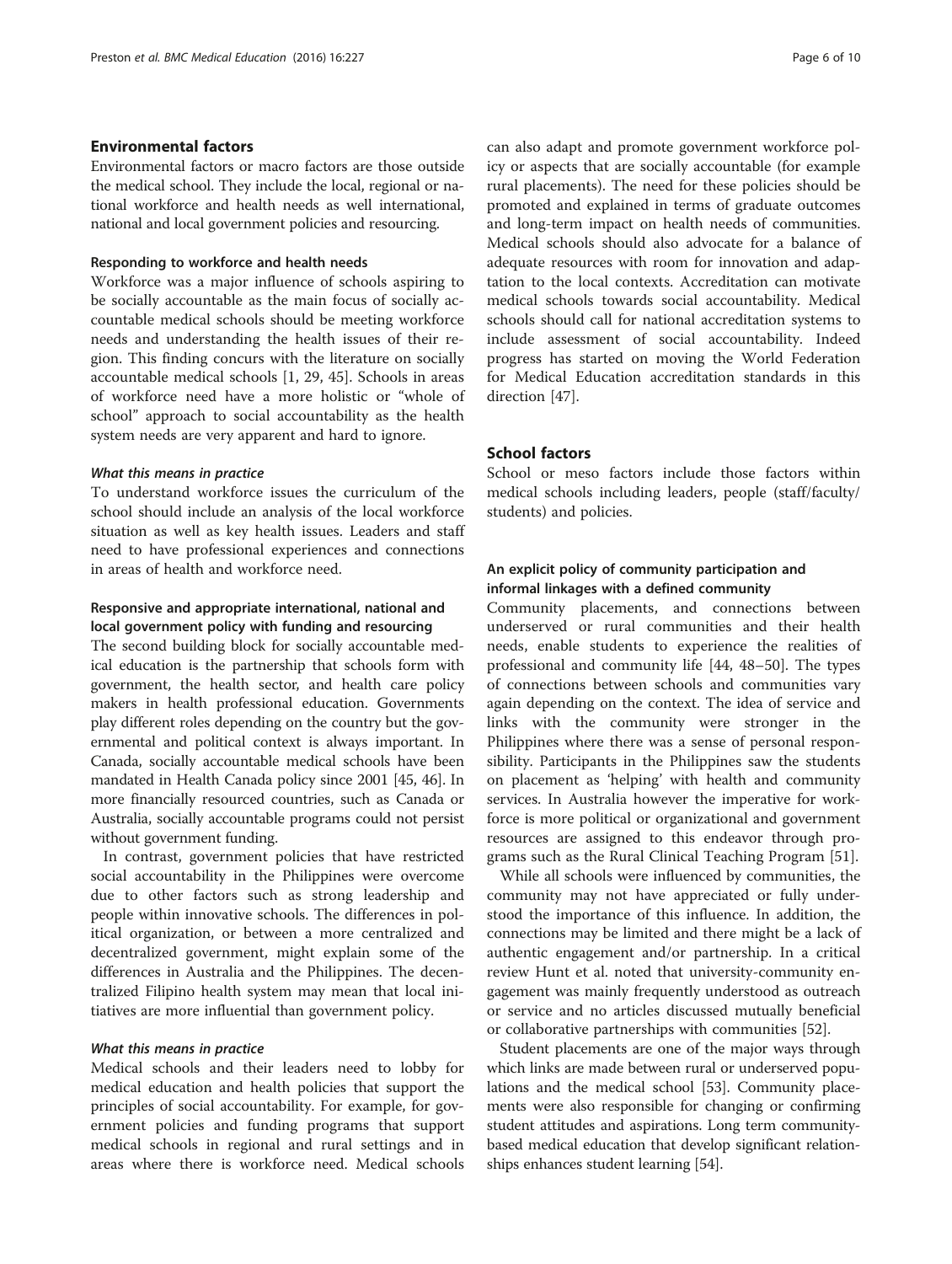# What this means in practice

In order to work effectively with their community a school needs to have a well-defined understanding of the communities, or the defined population that they serve, and an explicit policy about the types of community participation that are appropriate. There will be a need for engaging, partnering or connecting with the community to be undertaken in diverse ways, for example for community to be involved in strategic planning. The community participation strategy of the school needs to be well resourced, achievable and assessed or evaluated.

Generally, schools should partner with non-government or community-based or civil society organizations that already work in communities of need to provide teaching, research, service or health projects. To enable successful partnerships, communities need to be made more aware of their power and influence and community organizations can help facilitate this process.

# Leadership and champions with shared values and political influence and willingness to challenge dominant paradigms

Strong leadership and champions can transform medical education [[30](#page-9-0), [32, 55](#page-9-0)] and this is a building block of social accountability. In a study of Deans as "spiritual leaders", Evans [[56](#page-9-0)] states that leaders should "personify and embody" the values of medicine as a profession and a vocation and "they must remind us of those values and inspire us to embrace them and be guided by them" (p. 655). In promoting social accountability leaders must have not only lived experience as a health professional but "have an iron will to succeed [as] personal experience and integrity are important in the difficult debates that will ensue" [[28](#page-9-0)] (p.10). Institutional or policy barriers to change, including curriculum reform, at medical schools are likely [\[57](#page-9-0)–[60](#page-9-0)]. Strong leaders will continue to challenge the dominant paradigms of medical education when they are not supportive of social accountability [\[61\]](#page-9-0).

### What this means in practice

In practice, leadership means three things: inspiring socially accountable values; institutionalizing them; and creating a shared understanding of social accountability at the individual, organizational, and community level. The values, medical experience in the region and personal and professional connections of leaders help establish, reorientate or sustain schools. Part of the role of the leader is to institutionalize values and support and to model the culture of social accountability. This is a sustainability step enabling these Schools to embed these values within their culture so that they are not lost when a leader moves on. There needs to be explicit acknowledgment of the type of leadership schools aspiring to be social accountable desire to institutionalize the qualities of leaders. Mentoring aspiring leaders can also ensure socially accountable leadership.

# Membership of a coalition of institutions aspiring to be socially accountable

The role of a network or coalition as a building block to support social accountability is important. The Training for Health Equity Network is a community of practice [[40, 62, 63\]](#page-9-0):

"Communities of practice are groups of people who share a concern, a set of problems, or a passion about a topic, and who deepen their knowledge and expertise in this area by interacting on an ongoing basis" [\[63\]](#page-9-0) (p. 4).

This community of practice collaborates to solve problems, shares knowledge, creates tools, and has a body of common knowledge, personal relationships, and sense of identity [\[63](#page-9-0)]. The influence of THEnet, and other groups of medical schools is that it "can drive change from within" [[40](#page-9-0)] (p. 4) The schools were brought together due to their common goals and challenges and work collaboratively.

#### What this means in practice

Medical schools should join or create a coalition of institutions aspiring to be socially accountable. Coalitions can help foster the professional development of leaders into international medical education leadership roles. Connection with a coalition helps legitimize and develop social accountability, particularly when schools have alternative models of medical education. Other staff and students can be part of a community of practice and receive peer support from colleagues at other schools. A community of practice can help translate or interpret global policies and directives to the local level. These groups can provide opportunities for individual schools to highlight their work. These coalitions should continue to engage schools in the wider social accountability movements such as the WHO and Global Consensus on Social Accountability (GCSA).

#### People factors

People or micro factors are the values of people who make up medical schools and their wider institution including staff, students, leaders, health professionals and students. This building block is fully explored in Preston et al. [[3\]](#page-8-0).

#### An explicit understanding of social accountability

As explored by Preston et al. [\[3\]](#page-8-0) the difference in perceptions of social accountability indicates that the term may not be universally understood and appreciated [\[64](#page-9-0)–[70](#page-9-0)]. Furthermore, the term has danger of losing meaning if schools do not continue to critically appraise and debate the term and what it means in their own unique context.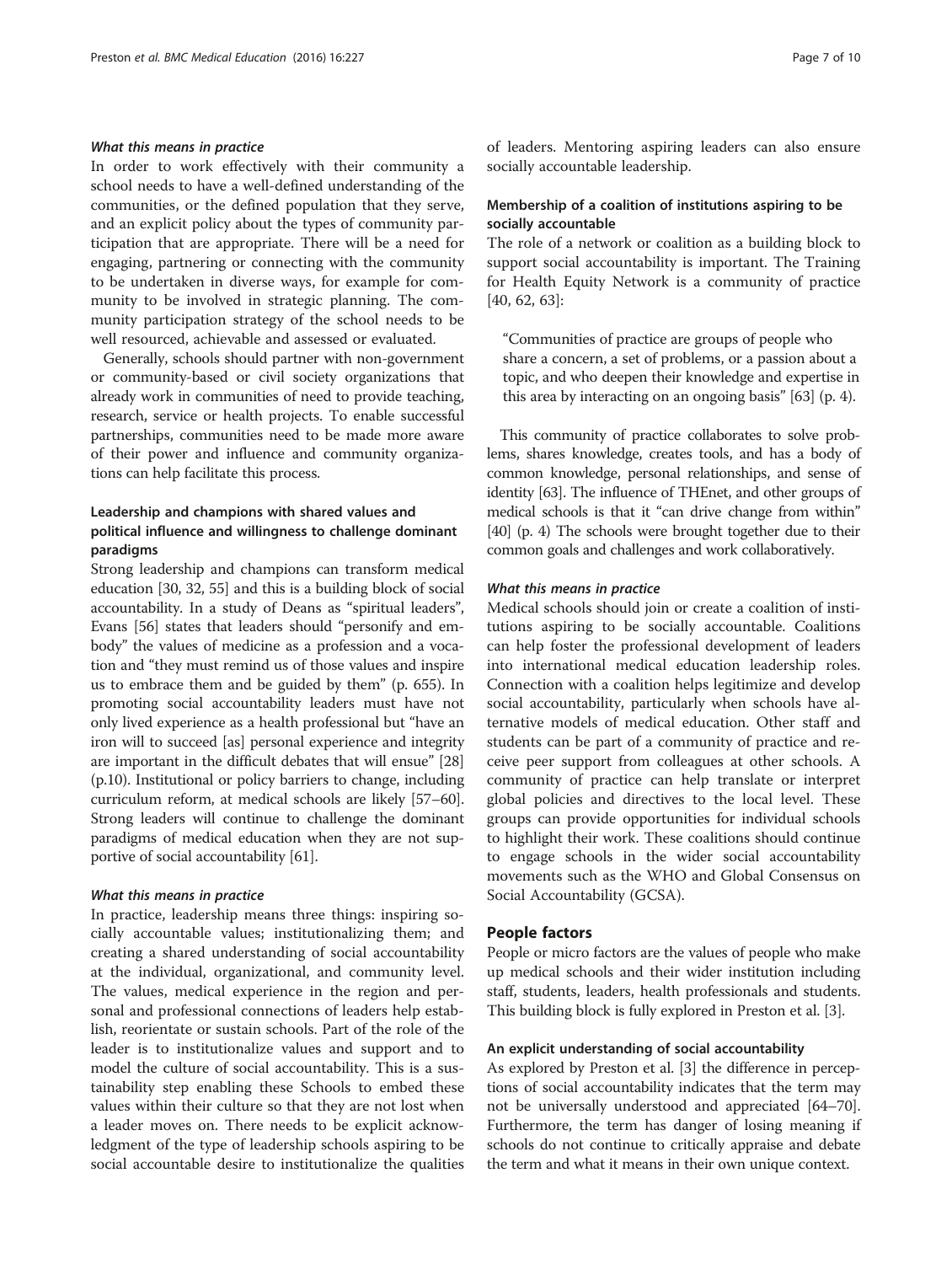# What this means in practice

All stakeholders need to be involved in debating and developing and operationalizing a shared understanding of social accountability to ensure it is socio-culturally appropriate to the context of the school [[3\]](#page-8-0). The school community may argue that the term "social accountability" does not fully capture their mission and practice; particularly in non-English speaking settings. A local term or phase may be developed that captures the nuances and essence of the school culture. Staff students, health sector and community members could be asked "if our school was socially accountable what would it look like?" [\[3\]](#page-8-0) In addition, as discussed by Ritz et al. schools should adopt a "critically reflexive social accountability" [\[69](#page-9-0)], (p. 155) that questions underlying assumptions and discourses. Dissenting views and debate should be encouraged as part of this process [\[3](#page-8-0)].

The personal values and beliefs of staff, leaders and student influence the organizational culture of the school. People and their values can help drive organizational change. Schools need to foster a values based approach to social accountability. This may involve personalizing social accountability so it means something to all staff, students and others involved in the school, including the health and community sectors. Strategies to influence the organizational culture of the school involve including an understanding of "social accountability" as part of the staff recruitment process (for example in selection criteria or interview questions). Applicants could be asked to describe their understanding of social accountability and how they feel they could contribute to the aspirations of the school. Furthermore, new staff could be inducted into the values of the medical school, by undertaking an orientation on socially accountable practice.

Faculty/staff need to be given opportunities to reflect and act on their own practices; to "walk the talk". Faculty development could incorporate practical projects on how to engage with underserved communities. Staff in a biomedical or laboratory research role may feel alienated from social accountability. These staff could be given opportunities to learn how social accountability applies to their work. For example, they could develop professional activities that link them with the social accountability agenda of the school. These could include projects with high schools, communities, and research focused on the priority health needs of the communities. However, schools need to appreciate and accept that not all staff will or can have socially accountable practice at the forefront of their work.

# The bedrock: Shared values and aspirations congruent with social accountability

The bedrock of social accountability, that is, the foundation for all building blocks, is shared values and aspirations congruent with social accountability. These values and aspirations are both a philosophical understanding for innovation and a practical application at the health systems and education levels. The values are held by people: the community; leaders; students; faculty and health professionals. These actors or stakeholders aspire to apply these values, often in defiance of 'mainstream' health and education systems, by "walking the talk" of social accountability in their everyday work and life.

#### Conclusions

The nature of development of social accountability is contextually dependent, politically, historically, socially, spiritually, and economically influenced. Some schools did not term their practice as such until legitimized in this movement for socially accountable medical education. Consequently, development of practice and theory should be seen as iterative rather than prescriptive. Through the process of critical analysis to identify the most important key influences of socially accountable medical education, the building blocks become clear. These are: environmental, including workforce; funding and partnerships; internal to the school, including leadership and community engagement, and about the values of people. There are also examples given in this paper of the actions that medical schools might take to move towards social accountability. The actions are very different depending on the context but if actions are thoughtfully applied and consistent with the building blocks then this might support further movement towards socially accountable medical education.

# **Endnotes**

<sup>1</sup>"Aspiring towards social accountability" is used for schools with an explicit social accountability mandate as social accountability is recognized to be an aspirational ideal. <sup>2</sup>

<sup>2</sup>Flinders University, Australia; James Cook University, Australia; Ateneo de Zamboanga University, The Philippines; University of the Philippines, Manila, School of Health Sciences, The Philippines.

<sup>3</sup>"A shared understanding of social accountability, in the context of health professional education, was a key inclusion criterion for the cases. If schools and their staff/faculty did not have a shared understanding of social accountability the design flaw would have been "but what is social accountability?" The term could have meant anything and been interpreted in divergent ways. By being members of THEnet schools, the institution had declared that they were aspiring to be socially accountable. Data collection was not distracted by philosophical discussions on what was social accountability and was the school aspiring to be socially accountable" [\[3](#page-8-0)] [p.3].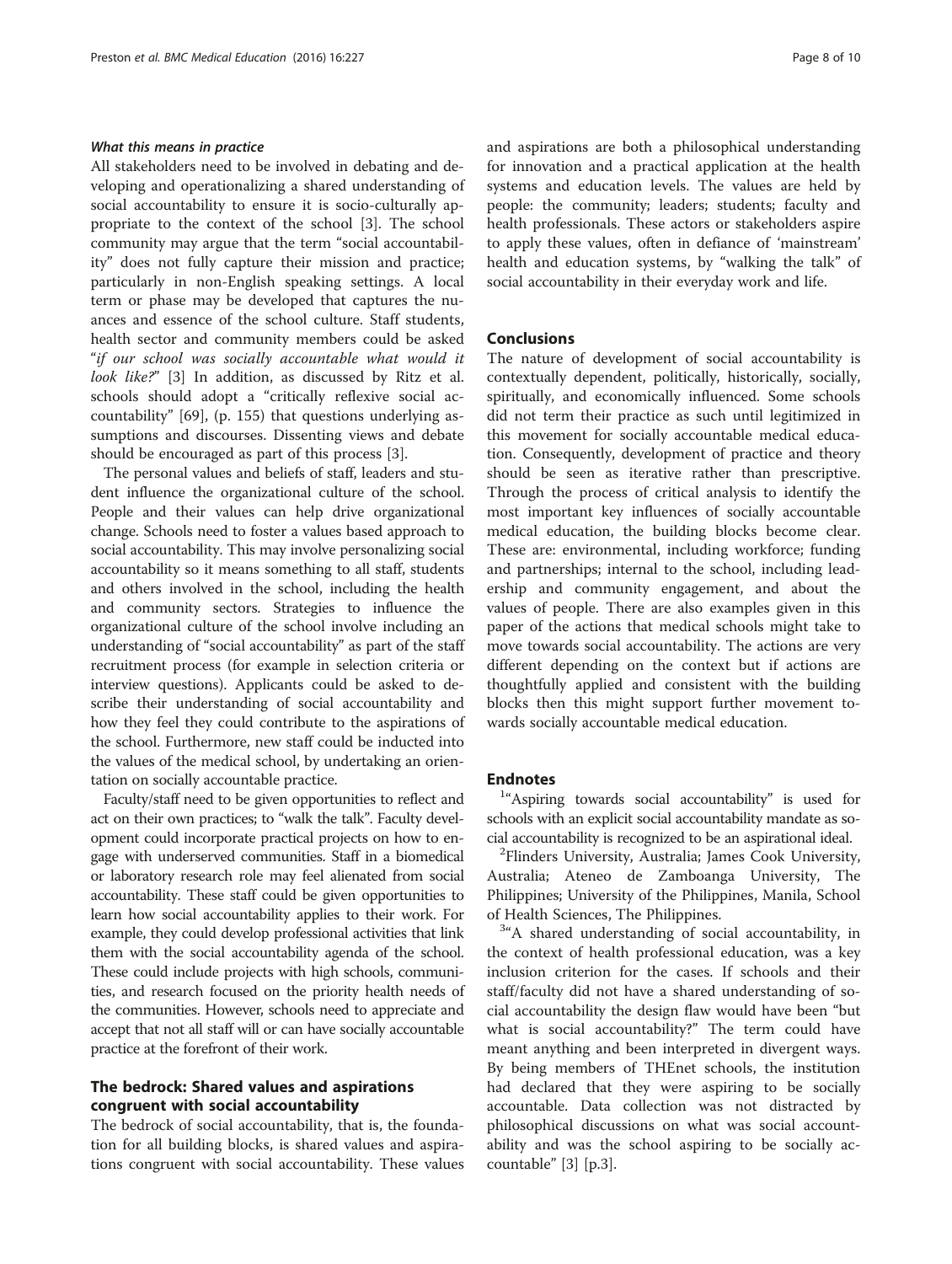# <span id="page-8-0"></span>Additional file

[Additional file 1:](dx.doi.org/10.1186/s12909-016-0741-y) Examples of Interview guides. Examples of interview guides for faculty/staff, student, health professional and community representative interviews. (DOCX 18 kb)

#### Acknowledgements

Thank you to the Training for Health Equity Network (THEnet) Colleagues who were research mentors at three sites. Thank you to participants who invited RP into their workplaces and homes and gave their time and their knowledge to this research.

#### Funding

Funding for this project from the Australian Postgraduate Award; College of Medicine and Dentistry, James Cook University and the Graduate Research School, James Cook University. Apart from approving the project proposal, the funding sources have not been involved in the project in any way.

#### Availability of data and materials

The datasets generated during the current study are not publicly available due to confidentiality. An interview guide for the faculty/staff, student, health professional and community interviews are attached to this publication (see Additional file 1).

#### Authors' contributions

RP conceived and designed the study, collected and analysed the data and drafted the first manuscript. JT, SL and JJ made substantial contributions to conception and design of the study and the interpretation of data. All authors have been involved in revising the manuscript critically for important intellectual content. All authors have given final approval of the version to be published. All authors have agreed to be accountable for all aspects of the work in ensuring that questions related to the accuracy or integrity of any part of the work are appropriately investigated and resolved.

#### Authors' information

Dr Robyn Preston BA (DevS) (Hons), PGCertDisasRefugHlth, MHSc (HealthProm), PhD is a Lecturer in the Discipline of General Practice and Rural Medicine at the College of Medicine and Dentistry; a Cohort Doctoral Studies Mentor with the Australian Institute of Tropical Health and Medicine and a member of the Anton Breinl Research Centre for Health Systems Strengthening at James Cook University, Townsville, Australia. Prof Sarah Larkins, MBBS, BMedSci, MPH&TM, PhD, FRACGP, is an academic general practitioner, Associate Dean, Research, College of Medicine and Dentistry, Co-Director Anton Breinl Research Centre for Health Systems Strengthening, Australian Institute of Tropical Health and Medicine James Cook University.

Adjunct Associate Professor Judy Taylor PhD is researching community development with the College of Medicine and Dentistry, James Cook University, Townsville Australia and is a member of the Anton Breinl Research Centre for Health Systems Strengthening and the Australian Institute of Tropical Health and Medicine.

Dr Jenni Judd, DHSc MPH MEd DipHPE is an Adjunct Associate Professor-Principal Research Fellow College of Medicine and Dentistry, Division of Tropical Health and Medicine and Anton Breinl Research Centre for Health Systems Strengthening, and the Australian Institute of Health and Tropical Medicine, James Cook University and an Adjunct Associate Professor, School of Public Health and Social Work, Queensland University of Technology.

#### Competing interests

The authors declare that they have no competing interests.

#### Consent for publication

Not applicable.

#### Ethics approval and consent to participate

The James Cook University (JCU) Human Research Ethics Committee (HREC) granted ethics approval (approval number H4245).

All participants were reassured that no information recorded in the interviews would in any way identify individuals. Potential participants were provided with a participant information sheet which explained the aims of the project and information about their participation in the interviews.

Participants completed a written consent form prior to participation. Interviews were held at a time and in a place convenient for participants.

#### Author details

<sup>1</sup>College of Medicine and Dentistry, Division of Tropical Health and Medicine, James Cook University, 1 James Cook Drive, Townsville, QLD 4811, Australia. 2 Division of Tropical Health and Medicine, James Cook University, Townsville, Australia. <sup>3</sup> Anton Breinl Research Centre for Health Systems Strengthening, James Cook University, Townsville, Australia. <sup>4</sup>Australian Institute of Tropical Health and Medicine, James Cook University, Townsville, Australia.

# Received: 2 February 2016 Accepted: 15 August 2016<br>Published online: 26 August 2016

#### References

- 1. Boelen C, Heck J. Defining and measuring the social accountability of medical schools. Geneva: World Health Organisation; 1995.
- 2. Boelen C, Woollard R. Social accountability: The extra leap to excellence for educational institutions. Med Teach. 2011;33(8):614–9.
- 3. Preston R, Larkins S, Taylor J, Judd J. From personal to global: Understandings of social accountability from stakeholders at four medical schools. Medical Teacher. 2016:1-8. [10.3109/0142159X.2015.1114596.](http://dx.doi.org/10.3109/0142159X.2015.1114596)
- 4. Boelen C. A new paradigm for medical schools a century after Flexner's report. Bull World Health Organ. 2002;80(7):592–3.
- 5. Boelen C. Building a socially accountable health professions school: Toward unity for health. Education for Health. 2004;17(2):223–31.
- 6. Boelen C: Social accountability and the future of medical education. Wilson Centre for Research in Education, University of Toronto, Centre de pédagogie appliquée aux sciences de la santé, Université de Montréal, Health Canada; 2008 [<http://www.afmc.ca/fmec/pdf/National%20Literature%20Reviews.pdf>].
- 7. Boelen C. Social accountability and excellence. Educ méd. 2009;12(4):199–205.
- 8. Boelen C. Social accountability: The mark of excellence in health professional education. In: Teaching to cure - Teaching to Care. Balancing the dynamics in health sciences education.: 30 June - 2 July 2011. South Africa: Faculty of Health Sciences, North-West University, Potchefstroom Campus; 2011.
- 9. Boelen C, Dharamsi S, Gibbs T. The social accountability of medical schools and its indicators. Educ Health. 2012;25:180–94. http://www. educationforhealth.net/text.asp?2012/25/3/180/109785.
- 10. Boelen C, Woollard R. Social accountability and accreditation: A new frontier for educational institutions. Med Educ. 2009;43(9):887–94.
- 11. Bhutta Z, Chen L, Cohen J, Crisp N, Evans T, Fineberg H, Frenk J, Garcia P, Horton R, Ke Y, et al. Education of health professionals for the 21st century: A global independent commission. Lancet. 2010;375(9721):1137–8.
- 12. Carter S, Little M. Justifying knowledge, justifying method, taking action: Epistemologies, methodologies, and methods in qualitative research. Qual Health Res. 2007;17(10):1316–28.
- 13. Patton M. Qualitative research and evaluation methods. 3rd ed. London: Sage: 2002.
- 14. Bleakley A, Brice J, Bligh J. Thinking the post-colonial in medical education. Med Educ. 2008;42(3):266–70.
- 15. Crane J. Scrambling for Africa? Universities and global health. Lancet. 2011; 377:1388–90.
- 16. Wolinsky F. The professional dominance perspective, revisited. Milbank Q. 1988;66(Supplement 2):33–47.
- 17. Germov J. Challenges to medical dominance. In: Germov J, editor. Second opinion. South Melbourne: Oxford University Press; 2002.
- 18. Turner B. Medical power and social knowledge. 2nd ed. London: Sage Publications; 1995.
- 19. Wartenberg T. The forms of power. Philadelphia: Temple University Press; 1990.
- 20. Hafferty F. Theories at the crossroads: A discussion of evolving views on medicine as a profession. Milbank Q. 1988;66(Supplement 2):202–25.
- 21. Nugus P, Greenfield D, Travaglia J, Westbrook J, Braithwaite J. How and where clinicians exercise power: Interprofessional relations in health care. Soc Sci Med. 2010;71(5):898–909.
- 22. Kellner D. Critical theory and the crisis of social theory. Sociol Perspect. 1990;33(1):11–33.
- 23. Kincheloe J, McLaren P. Rethinking critical theory and qualitative research. In: Denzin N, Lincoln Y, editors. The Sage handbook of qualitative Research. Thousand Oaks: Sage Publications Inc; 2005. p. 303–42.
- 24. Thomas G. How to do your case study: A guide for students and researchers. London: Sage Publications Inc.; 2011.